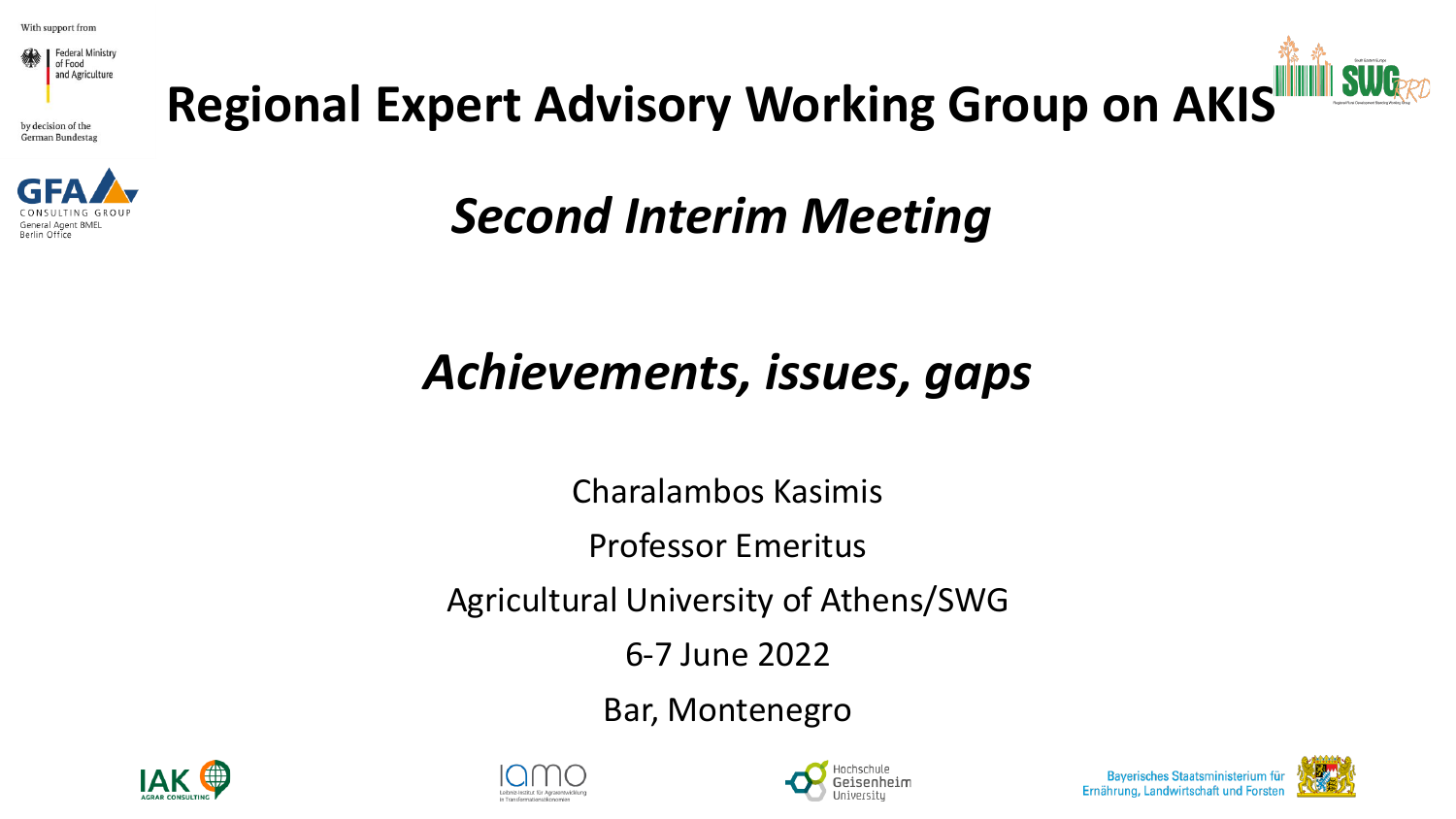

by decision of the German Bundestag

Berlin Office

### The graphic presentation of AKIS











Bayerisches Staatsministerium für Ernährung, Landwirtschaft und Forsten

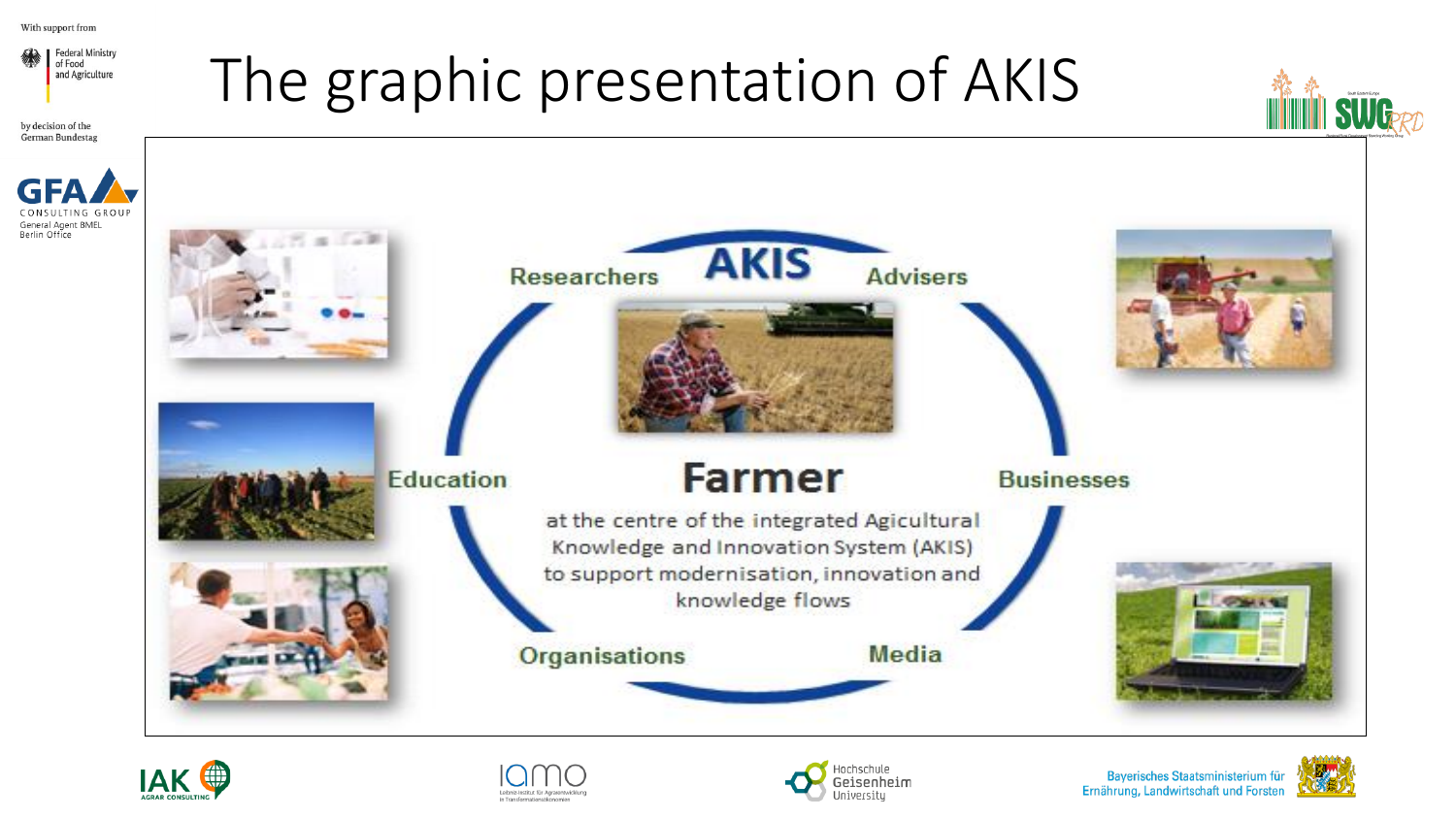

## Set out targets of the project





- First target is the setting up of a network bringing together farmers, representatives of governments, research institutions and the private sector to establish a functional AKIS structure that would facilitate the dissemination of knowledge, innovation and technology as an in-between mechanism acting top-down and bottom-up.
- Second, the targeted preparation of two preconditions connected with the designation of national Roadmap strategic documents and of national Action Plans for the implementation of the specified strategic objectives.
- Third, the development and application of regional and/or sectoral or thematic AKIS Plans aiming at fostering knowledge and innovation transfer in defined topic areas.
- Fourth, the development of one **education and communication measure** for scaling up technical innovations and innovative business models with special target groups of young, dynamic farmers and agri-businesses.







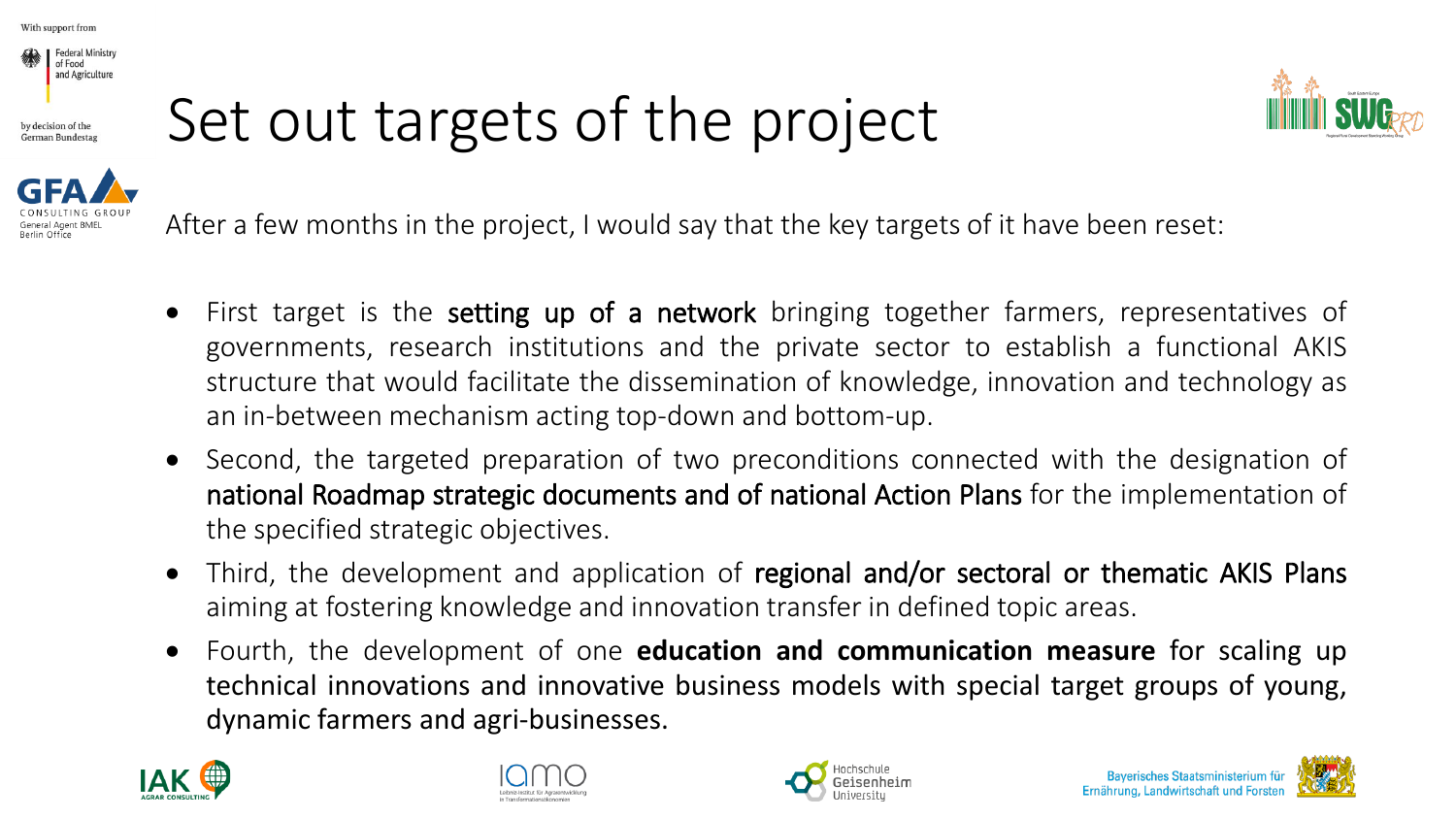

by decision of the German Bundestas



### Methodological steps taken 1



- RITT project SWOT matrices were updated and AKIS SWOT analysis helped us design the map depiction of the AKIS elements involving additional material related to AKIS from the RITT project (Focus Group analysis, other secondary qualitative information etc.)
- National maps were developed presenting the existent/missing, functioning/non-functioning AKIS actors/elements as well as an evaluation of their interaction, coordination, functionality and governance.
- A National Roadmap for the development of functional and integrated national AKIS systems was constructed









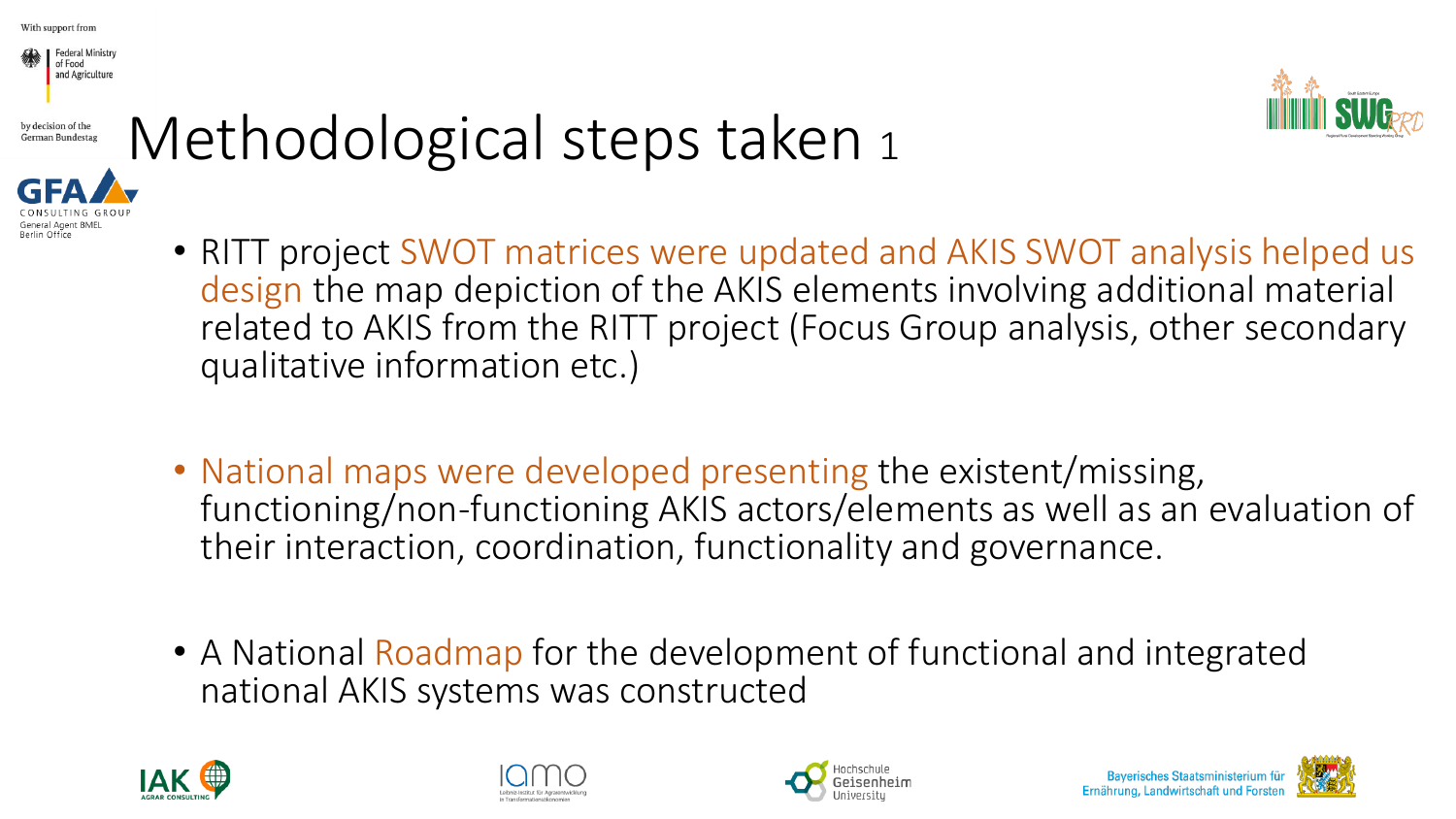

### Methodological steps taken <sup>2</sup>



These steps were aiming at two plus one interconnected key objectives:

➢The evaluation, promotion and monitoring of the formalization process of the National AKIS systems and of directly related integral structures like the Advisory Services, or indirectly connected policies like the 3S, plus various other substructures like coordination bodies, innovation centres, hubs etc.

➢The designation of a National Action Plan which would lead to,

➢the preparation of a regional, sectoral/or thematic AKIS Action Plan







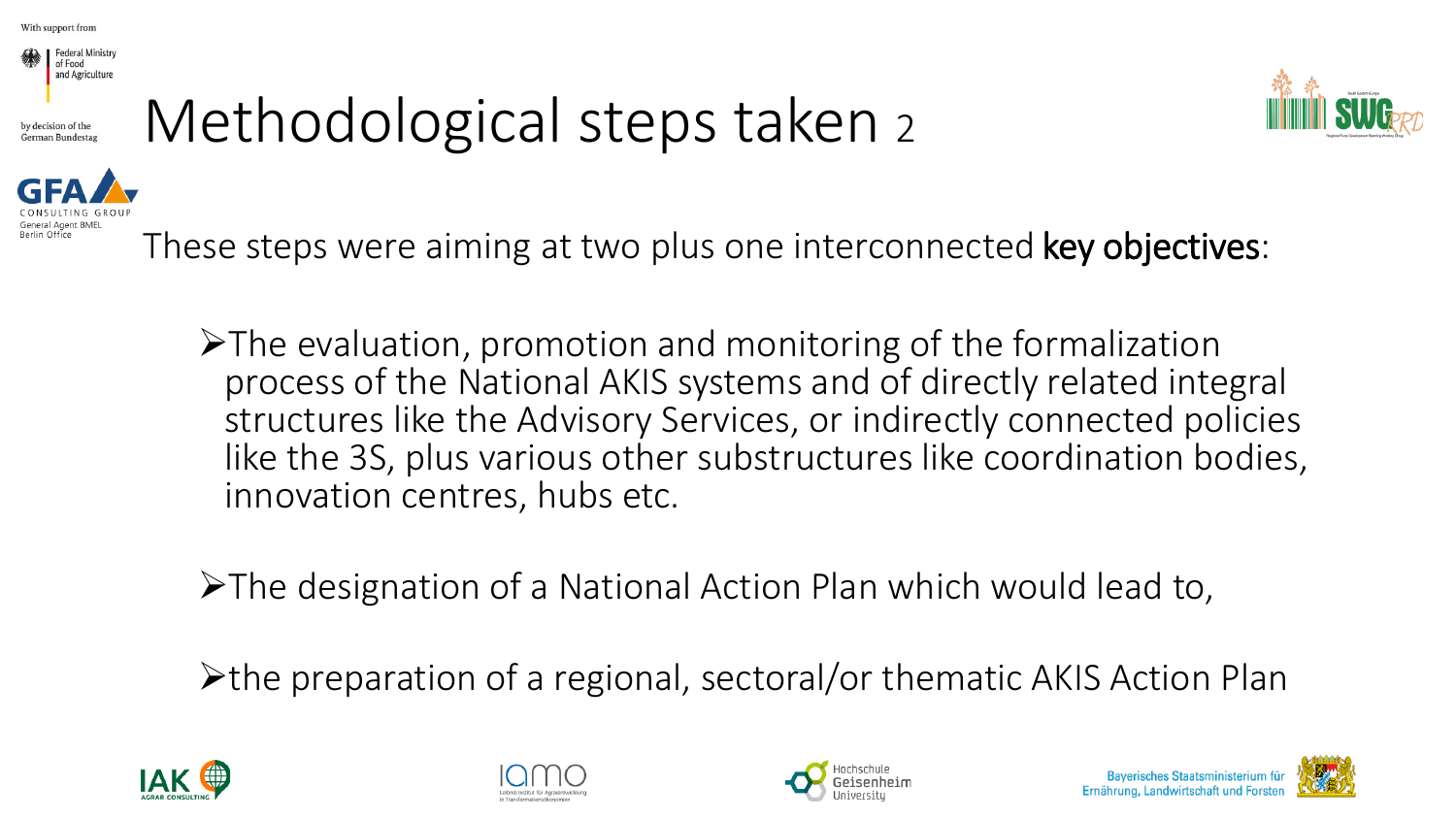

by decision of the German Bundestag

**Seneral Agent BMEL** Berlin Office

## Methodological steps taken <sup>3</sup>



• For the Roadmap *we requested a rough presentation* of:

- ✓ Objectives
- ✓ Milestones
- $\checkmark$  Deliverables
- $\checkmark$  Resources available (if possible to know) and,
- $\checkmark$  Timeline
- We considered the *Roadmap as a strategy document* which would transform the information generated in the SWOT analysis and the mapping of AKIS elements and actors and would simplify it into a national structured strategy roadmap available to all actors/stakeholders expected to get involved in the implementation of the Action Plan to follow.
- The Roadmap then would be *an overview tool* in the hands of the various stakeholders/actors in pursuance of successful results.







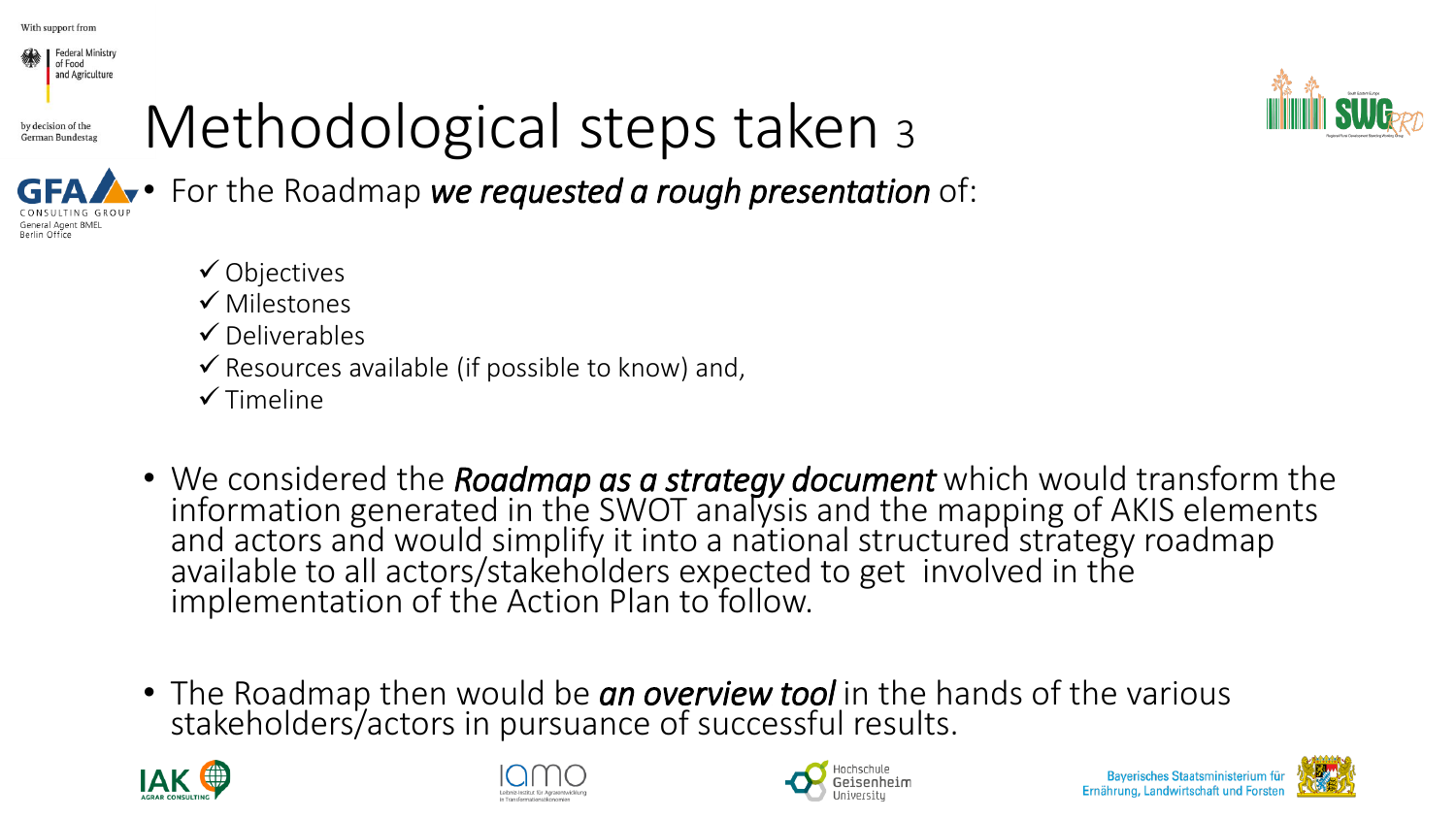

by decision of the **German Bundestag** 

Berlin Office





- 1. An updated and prioritized national SWOT analysis
- 2. A National AKIS map depiction (and a joint regional AKIS mapping worked by SWG)
- 3. A National Roadmap for the development of functional and integrated national AKIS systems







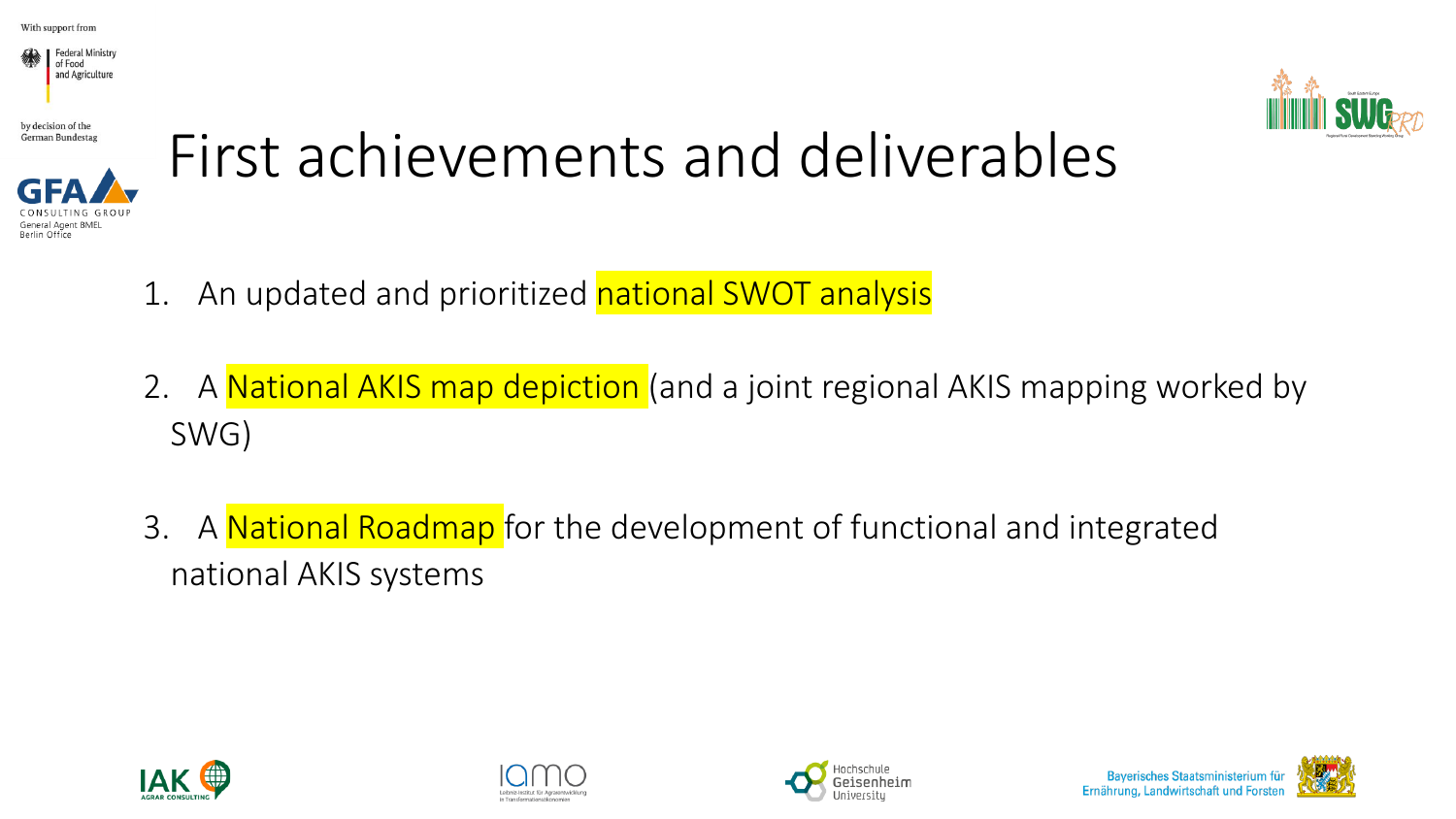

by decision of the German Bundesta



### Common ground and key strategic objectives set for AKIS in the National Roadmaps <sup>1</sup>



- Legislative and regulatory formalization of AKIS
- Legislative and regulatory formalization of key components of AKIS with the emphasis placed on the advisory services
- Formalization, institutionalization and integration of private advisory services in the system
- Improved funding
- Enhancement of stakeholder human resources and capacity building (advisory services training, digitalization and accreditation)
- Education and research institutional upgrading







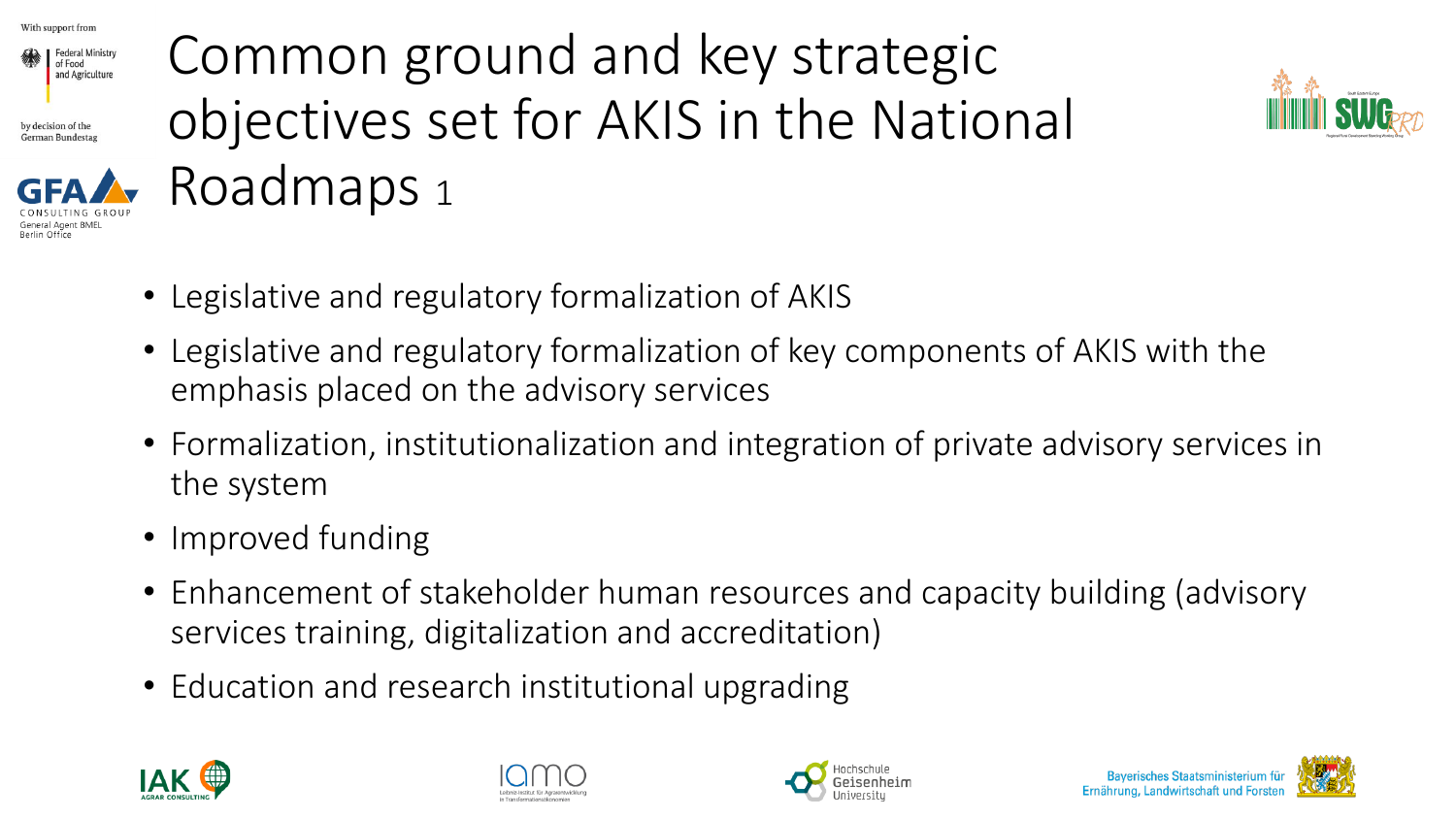

by decision of the German Bundesta



#### Common ground and key strategic objectives set for AKIS in the National Roadmaps <sup>2</sup>



- Farmer awareness raising in the use of knowledge, technology and innovation
- Science internationalization and external fund raising
- Upgrading of linkaging and improved functionality between the various AKIS stakeholders with the contribution of a bottom up organisational structures and networking
- Establishment of new complementary AKIS structures like:
	- ➢National Coordination Board
	- ➢New institutional structures like Innovation centres, Centres of excellence, Business incubators, Standing Committees on Agri Research, AKIS local structures (operational groups, EIP like, and joint local government structures)
	- ➢New forms of networking and exchange (focus groups, demonstration and monitor farms, mentoring etc)







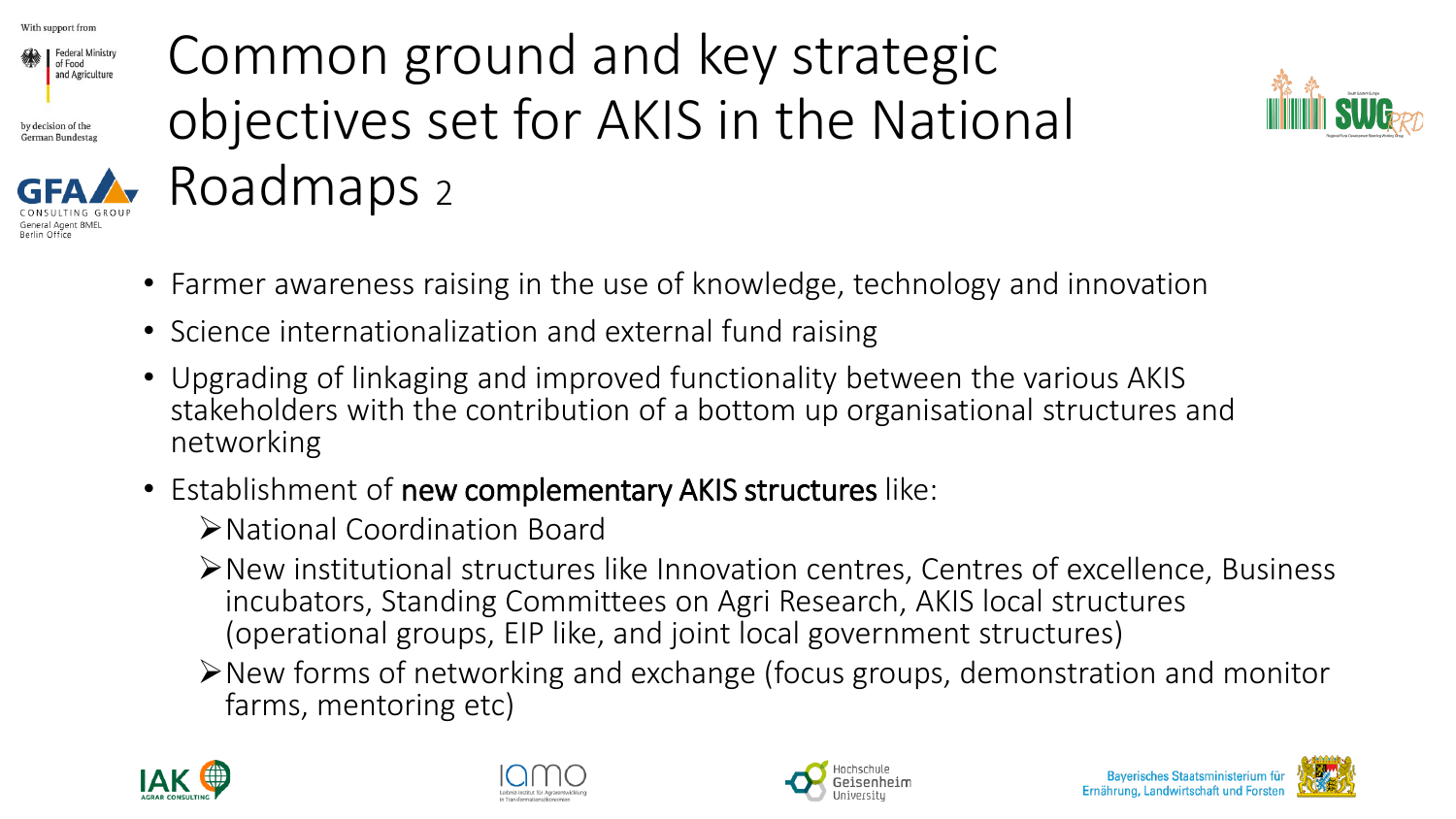

Berlin Office





- Map depiction and presentation of AKIS has been upgraded and technically homogenised with the assistance of SWG.
- An improved connection of SWOT analysis and mapping with the Roadmap is registered despite some continuing weaknesses in the presentation and the prioritization of the elements of SWOT analysis.
- Roadmapping has improved significantly, has obtained maturation and that was reflected in its projected correspondence with the Action Plans. However, a slight confusion as to the differences between the Roadmap and the Action Plan still pertains.
- Attention needs to be given to the fact that in two cases the formalization of AKIS is not set as an objective in the Roadmap.